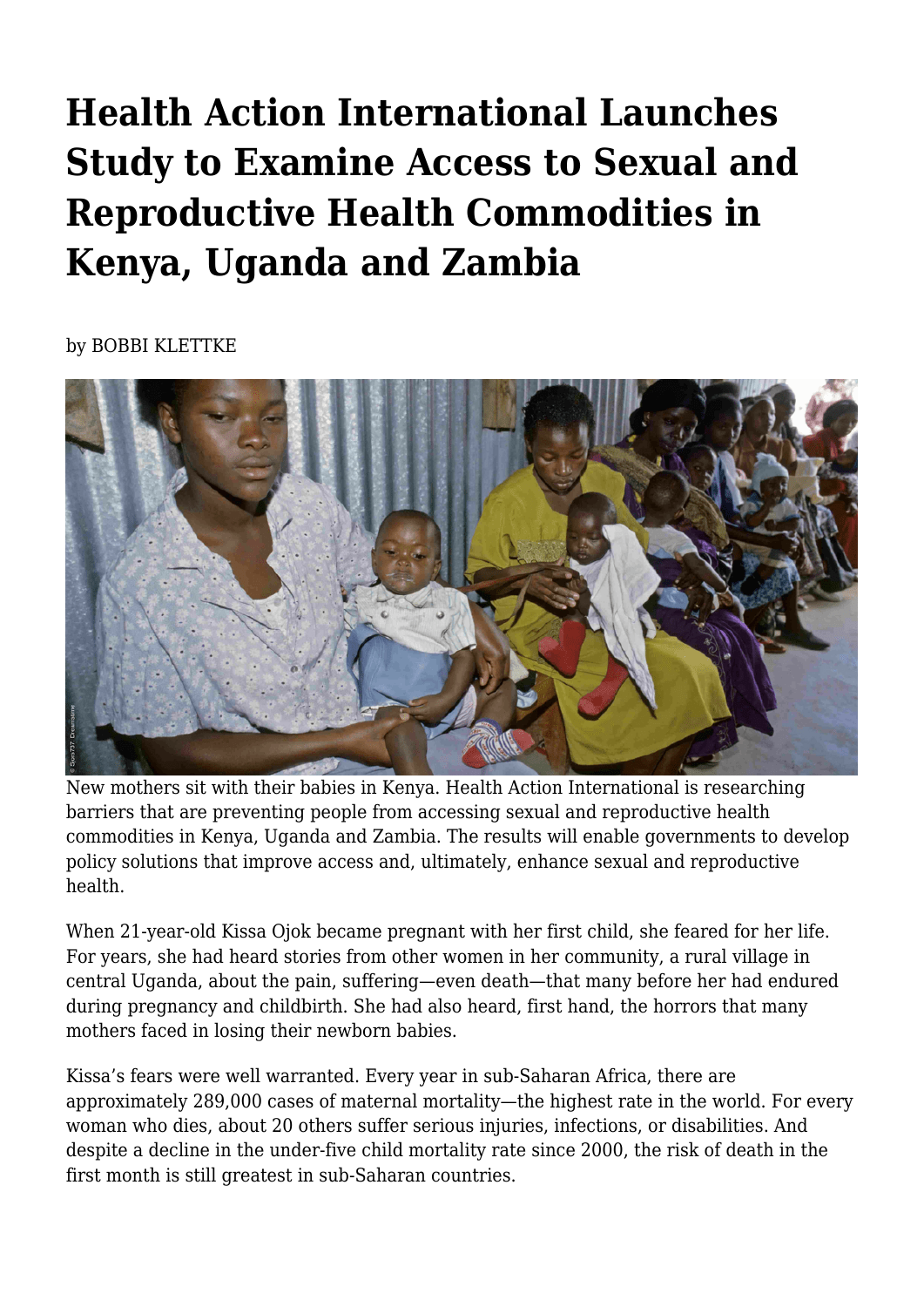These daunting statistics have long been of interest to Health Action International's (HAI) senior research manager, Dr Gemma Buckland-Merrett. Knowing that these deaths could partly be prevented with adequate access to essential medicines and supplies, she devised a five-year study to measure the price, availability and affordability of sexual and reproductive health commodities in public, private and mission healthcare facilities throughout Kenya, Uganda and Zambia.

"There's a tremendous amount of anecdotal information about the lack of essential medicines and devices for sexual and reproductive health," says Gemma. "But governments need robust data to develop and implement strong policies to improve the sexual and reproductive health of citizens."

Gemma designed the study using the gold-standard [methodology](http://haiweb.org/price-availability-affordability/collecting-evidence-on-medicine-prices-availability/) developed by HAI and the World Health Organization (WHO). Working with Denis Kibira, director of the Kampalabased health campaigning organisation, HEPS Uganda, she went on to identify more than 30 sexual and reproductive health commodities to survey, including an array of medicines, vitamins, minerals and devices recommended by the WHO and United Nations.

In the coming months, data collectors across the three countries will visit healthcare facilities to survey the price and availability of each selected commodity. They will also conduct brief interviews with healthcare facility representatives to determine what they believe to be the key challenges to providing sexual and reproductive health commodities to patients, as well as ways to improve access. Representatives will also be asked if clients are reluctant to access sexual and reproductive health commodities and, if so, how the taboo can be tackled.

The results of the study will be used by HAI and civil society organisations throughout Kenya, Uganda and Zambia to advocate for better access to sexual and reproductive health commodities in-country and internationally at various global fora. Gemma and the data collectors will likely repeat the survey every year to determine if commodity prices, availability and affordability improve.

"Data on the affordability, availability and access to healthcare services, alone, can't improve access to sexual and reproductive health commodities, but it's a necessary first step to understanding the current situation and barriers," explains Gemma. "Once this evidence is gathered, all healthcare stakeholders—governments, civil society, the WHO, health professionals, industry and others—must work together to develop solutions that improve access. That's what we're working towards."

HAI's research is being conducted as part of its role on the Health Systems Advocacy (HSA) Partnership, an initiative launched in 2016 with Amref Flying Doctors/Amref Health Africa, the African Centre for Global Health and Social Transformation (ACHEST), Wemos and the Dutch Ministry for Foreign Trade and Development Cooperation. Together, the partners will contribute to the building of stronger health systems so people in sub-Saharan Africa can equitably access high-quality sexual and reproductive health services.